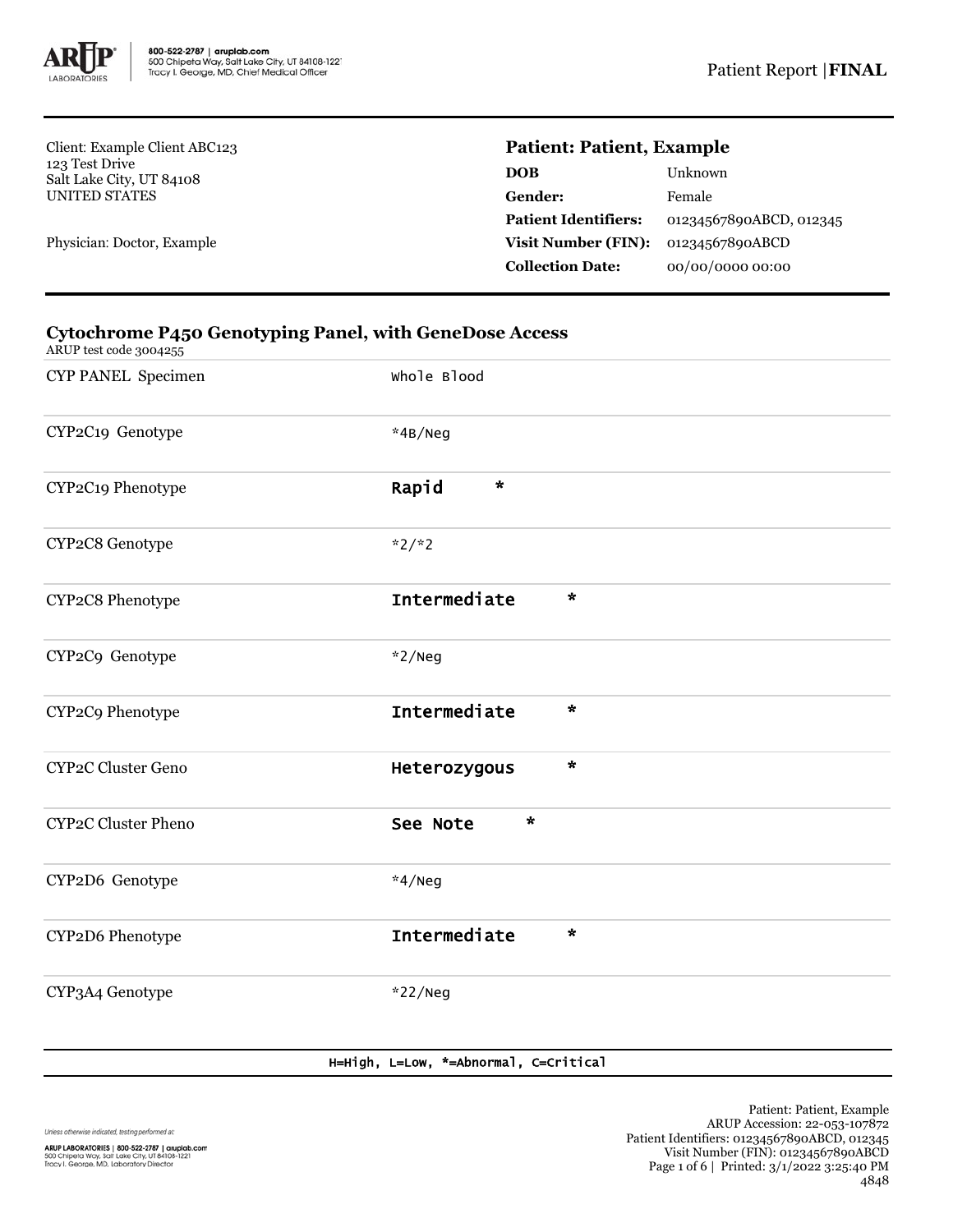

| CYP3A4 Phenotype                | $\star$<br>Intermediate |
|---------------------------------|-------------------------|
| CYP3A5 Genotype                 | $*3/*3$                 |
| CYP3A5 Phenotype                | $\star$<br>Poor         |
| CYP2B6 Genotype                 | $*18/*22$               |
| CYP2B6 Phenotype                | Intermediate<br>$\star$ |
| <b>CYP PANEL Interpretation</b> | See Note                |

H=High, L=Low, \*=Abnormal, C=Critical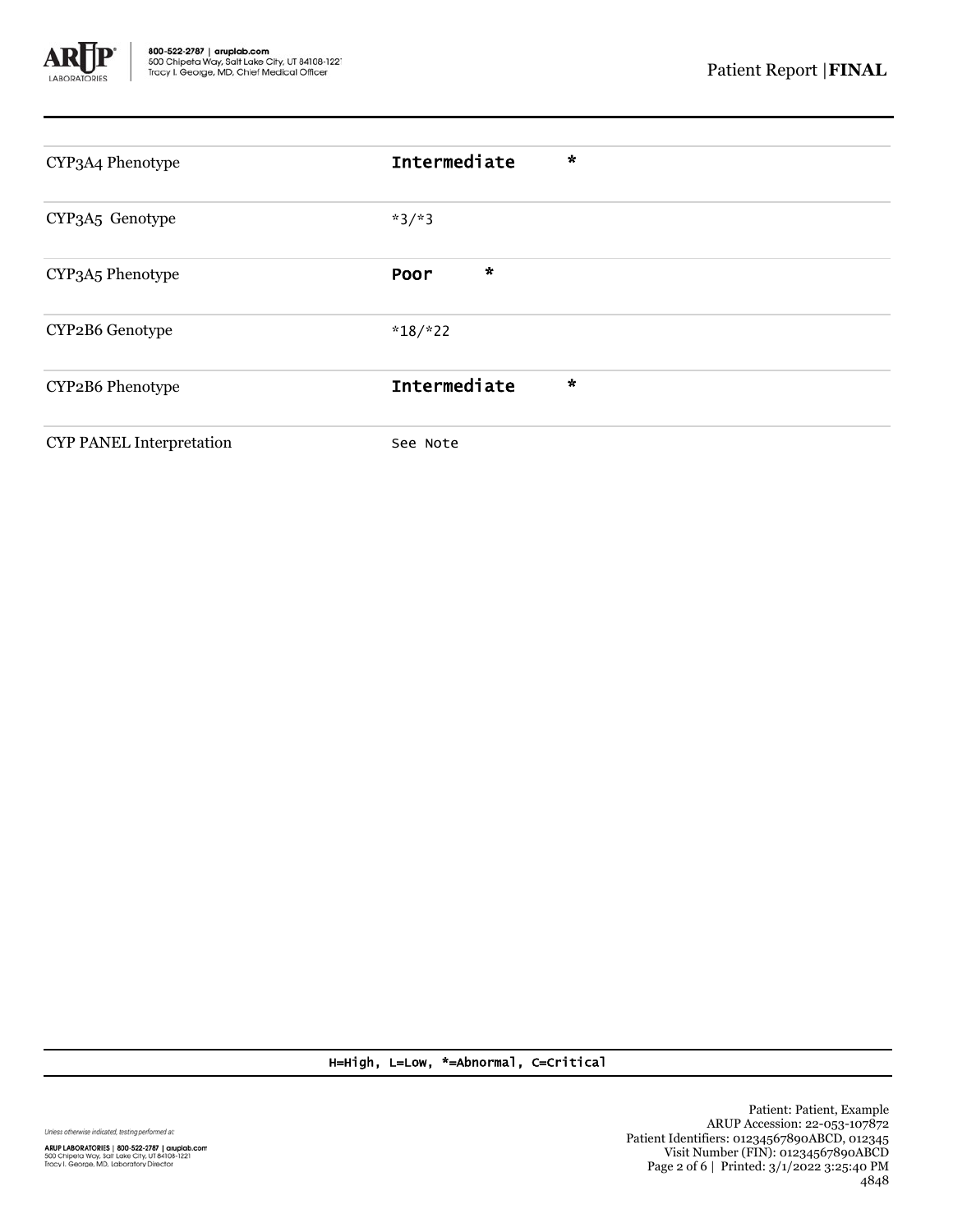

The following CYP2C19 allele(s) were detected: \*4B/Neg. This result predicts the intermediate metabolizer phenotype.

Recommendation: Guidelines for genotype-based dosing are published by the Clinical Pharmacogenetics Implementation Consortium (CPIC) and can be found at: https://www.pharmgkb.org/.

The following CYP2C8 allele(s) were detected: \*2/\*2. This result predicts the intermediate metabolizer phenotype.

The following CYP2C9 allele(s) were detected: \*2/Neg. This result predicts the intermediate metabolizer phenotype, with an activity score estimated at 2 of 2.

Recommendation: Guidelines for genotype-based dosing are published by the Clinical Pharmacogenetics Implementation Consortium (CPIC) and other organizations. See: https://www.pharmgkb.org/

One copy of the 2C cluster rs12777823 was detected. This variant is associated with reduced warfarin dose requirement in some individuals of African ancestry.

The following CYP2D6 allele(s) were detected: \*4/Neg. This result predicts the intermediate metabolizer phenotype with an activity score estimated at 1 of 2.

Recommendation: Guidelines for genotype-based dosing are published by the Clinical Pharmacogenetics Implementation Consortium (CPIC) and can be found at: https://www.pharmgkb.org/.

The following CYP3A4 allele(s) were detected: \*22/Neg. This result predicts the intermediate metabolizer phenotype.

The following CYP3A5 allele(s) were detected: \*3/\*3. This result predicts the poor metabolizer phenotype.

Recommendation: Guidelines for genotype-based dosing are published by the Clinical Pharmacogenetics Implementation Consortium (CPIC) and can be found at: https://www.pharmgkb.org/.

The following CYP2B6 alleles were detected: \*18/\*22. This result predicts the intermediate metabolizer phenotype.

Recommendation: Guidelines for gene-based dosing are published by the Clinical Pharmacogenetics Implementation Consortium (CPIC) and other organizations. See https://www.pharmgkb.org/

This result has been reviewed and approved by

BACKGROUND INFORMATION: Cytochrome P450 Genotyping Panel

CHARACTERISTICS: The cytochrome P450 (CYP) isozymes 2B6, 2C19<br>2C8, 2C9, 2D6 and the CYP3A subfamily are involved in the<br>metabolism of many drugs. Variants in the genes that code for<br>CYP2B6, CYP2C19, CYP2C8, CYP2C9, CYP2D6, pharmacokinetics of respective substrates, and may predict or explain non-standard dose requirements, therapeutic failure, or adverse reactions. INHERITANCE: Autosomal codominant. CAUSE: Gene variants affect enzyme function. VARIANTS TESTED: (Variants are numbered according to the following transcripts: CYP2C19 NM\_000769, CYP2C8 NM\_000770, CYP2C9 NM\_000771, 2C cluster rs12777823, CYP2D6 M33388 sequence, CYP3A4 NM\_017460, CYP3A5 NM\_000777, and CYP2B6 NM\_000767).

Negative: No variants detected is predictive of the \*1 functional allele.

#### H=High, L=Low, \*=Abnormal, C=Critical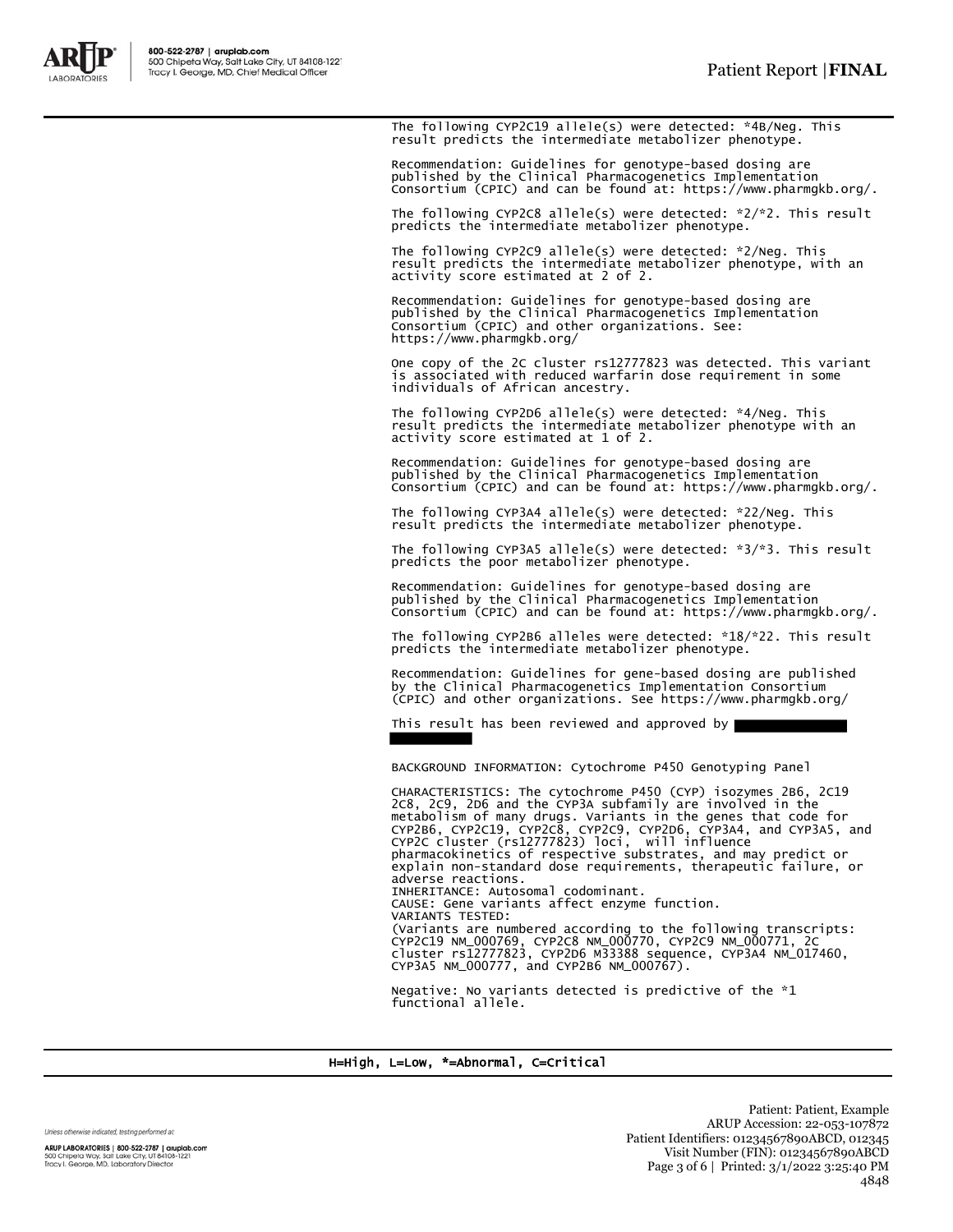

CYP2C19\*2: rs4244285, c.681G>A; rs12769205, c.332-23A>G CYP2C19\*3: rs4986893, c.636G>A CYP2C19\*4A: rs28399504, c.1A>G CYP2C19\*4B: rs28399504, c.1A>G; rs12248560, c.-806C>T CYP2C19\*5: rs56337013, c.1297C>T CYP2C19\*6: rs72552267, c.395G>A CYP2C19\*7: rs72558186, c.819+2T>A CYP2C19\*8: rs41291556, c.358T>C CYP2C19\*9: rs17884712, c.431G>A CYP2C19\*17: rs12248560, c.-806C>T CYP2C19\*35: rs12769205, c.332-23A>G CYP2C8\*2: rs11572103, c.805A>T CYP2C8\*3: rs10509681, c.1196A>G CYP2C8\*4: rs1058930, c.792C>G CYP2C rs12777823, g.96405502 G>A CYP2C9\*2: rs1799853, c.430C>T CYP2C9\*3: rs1057910, c.1075A>C CYP2C9\*4: rs56165452, c.1076T>C CYP2C9\*5: rs28371686, c.1080C>G CYP2C9\*6: rs9332131, c.818del CYP2C9\*8: rs7900194, c.449G>A CYP2C9\*11: rs28371685, c.1003C>T CYP2C9\*12: rs9332239, c.1465C>T CYP2D6\*2: rs16947, g.2850C>T; rs1135840, g.4180G>C CYP2D6\*2A: rs1080985, g.-1584C>G; rs16947, g.2850C>T; rs1135840, g.4180G>C CYP2D6\*3: rs35743686, g.2549del CYP2D6\*4: rs1065852, g.100C>T; rs3892097, g.1846G>A; rs1135840, g.4180G>C CYP2D6\*5: gene deletion CYP2D6\*6: rs5030655, g.1707del; rs1135840, g.4180G>C CYP2D6\*7: rs5030867, g.2935A>C CYP2D6\*8: rs5030865, g.1758G>T; rs16947, g.2850C>T; rs1135840, g.4180G>C CYP2D6\*9: rs5030656, g.2615\_2617del CYP2D6\*10: rs1065852, g.100C>T; rs1135840, g.4180G>C CYP2D6\*11: rs1080985, g.-1584C>G; rs201377835, g.883G>C;<br>rs16947, g.285OC>T;<br>rs1135840, g.4180G>C<br>CYP2D6\*13: a CYP2D7-derived exon 1 conversion<br>CYP2D6\*14: rs5030865, g.1758G>A; rs16947, g.2850C>T; rs1135840, g.4180G>C CYP2D6\*15: rs774671100, g.137\_138insT CYP2D6\*17: rs28371706, g.1023C>T; rs16947, g.2850C>T; rs1135840, g.4180G>C CYP2D6\*29: rs16947, g.2850C>T; rs59421388, g.3183G>A; rs1135840, g.4180G>C CYP2D6\*35: rs769258, g.31G>A; rs16947, g.2850C>T; rs1135840, g.4180G>C; rs1080985, g.- 1584C>G CYP2D6\*36: a CYP2D6\*10 carrying a CYP2D7-derived exon 9 conversion CYP2D6\*36-\*10: a CYP2D6\*36 and a CYP2D6\*10 in tandem CYP2D6\*40: rs28371706, g.1023C>T, rs16947, g.2850C>T; rs1135840, g.4180G>C; rs72549356, c.1863\_1864ins TTTCGCCCCTTTCGCCCC CYP2D6\*41: rs16947, g.2850C>T; rs28371725, g.2988G>A; rs1135840, g.4180G>C rs16947, g.2850C>T; rs1135840, g.4180G>C; rs72549346, exp2D6\*42: rs169<br>g.3259\_3260insGT CYP2D6\*49: rs1065852, g.100C>T; rs1135822, g.1611T>A; rs1135840, g.4180G>C CYP2D6\*69: rs1065852, g.100C>T; rs16947, g.2850C>T; rs28371725, g.2988G>A; rs1135840, g.4180G>C CYP2D6\*114: rs1065852, g.100C>T; rs5030865, g.1758G>A; rs16947, g.2850C>T; rs1135840, g.4180G>C

H=High, L=Low, \*=Abnormal, C=Critical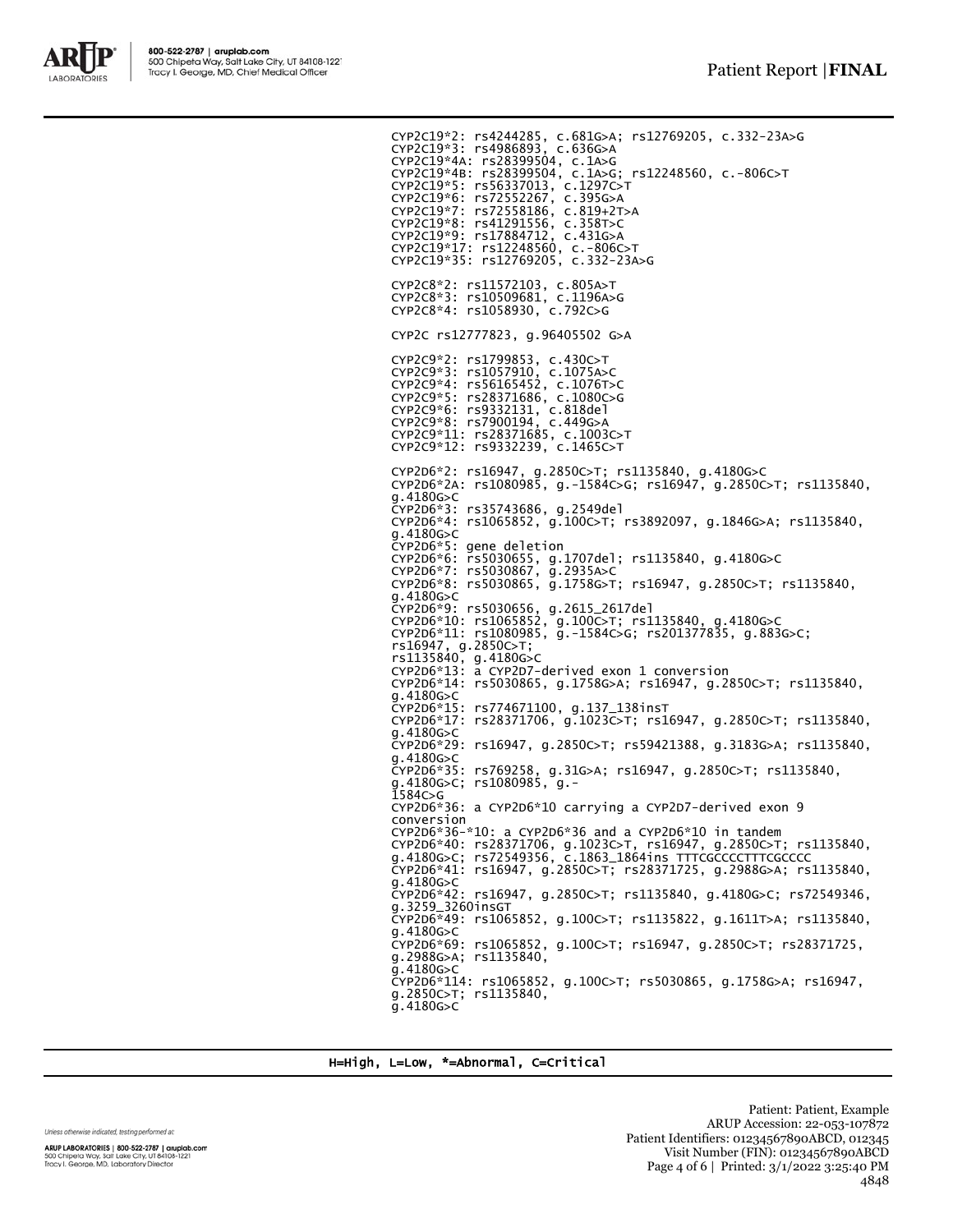

DUP: complete gene duplications CYP2B6\*4: rs2279343, c.785A>G CYP2B6\*6: rs3745274, c.516G>T; rs2279343, c.785A>G CYP2B6\*7: rs3745274, c.516G>T; rs2279343, c.785A>G; rs3211371, c.1459C>T CYP2B6\*9: rs3745274, c.516G>T CYP2B6\*18: rs28399499, c.983T>C CYP2B6\*22: rs34223104, c.-82T>C CYP2B6\*36: rs34223104, c.-82T>C; rs3745274, c.516G>T; rs2279343, c.785A>G CYP3A4\*1B: rs2740574, c.-392G>A CYP3A4\*15: rs4986907, c.485G>A CYP3A4\*22: rs35599367, c.522-191C>T CYP3A5\*3: rs776746, c.219-237A>G CYP3A5\*6: rs10264272, c.624G>A CYP3A5\*7: rs41303343, c.1035dup CLINICAL SENSITIVITY: Drug-dependent. METHODOLOGY: Polymerase chain reaction (PCR) and fluorescence monitoring. Sequencing is only performed if needed to characterize a duplicated CYP2D6 gene. ANALYTICAL SENSITIVITY AND SPECIFICITY: Greater than 99 percent. LIMITATIONS: Only the targeted variants will be detected by this panel, and assumptions about phase and content are made to assign alleles. Publicly available sources such as the www.pharmvar.org or www.pharmgkb.org provide guidance on phenotype predictions and allele frequencies. A combination of the CYP2D6\*5 (gene deletion) and a CYP2D6 gene duplication cannot be specifically identified; however, this combination is not expected to adversely affect the phenotype prediction.<br>Diagnostic errors can occur due to rare sequence variations.<br>Risk of therapeutic failure or adverse reactions with gene<br>substrates may be affected by genetic and n Please note the information contained in this report does not contain medication recommendations, and should not be interpreted as recommending any specific medications. Any dosage adjustments or other changes to medications should be evaluated in consultation with a medical provider. This test was developed and its performance characteristics determined by ARUP Laboratories. It has not been cleared or approved by the US Food and Drug Administration. This test was performed in a CLIA certified laboratory and is intended for clinical purposes. Counseling and informed consent are recommended for genetic testing. Consent forms are available online. CYP PANEL, GeneDose Link See Note To access GeneDose LIVE, visit the URL below and enter the ARUP Accession number to continue:https:// INTERPRETIVE INFORMATION: CYP PANEL, GeneDose Link GeneDose LIVE content is provided by Coriell Life Sciences and not by ARUP Laboratories.

### H=High, L=Low, \*=Abnormal, C=Critical

Unless otherwise indicated, testing performed at:

ARUP LABORATORIES | 800-522-2787 | aruplab.com 500 Chipeta Way, Salt Lake City, UT 84108-1221<br>Tracy I. George, MD, Laboratory Director

Patient: Patient, Example ARUP Accession: 22-053-107872 Patient Identifiers: 01234567890ABCD, 012345 Visit Number (FIN): 01234567890ABCD Page 5 of 6 | Printed: 3/1/2022 3:25:40 PM 4848